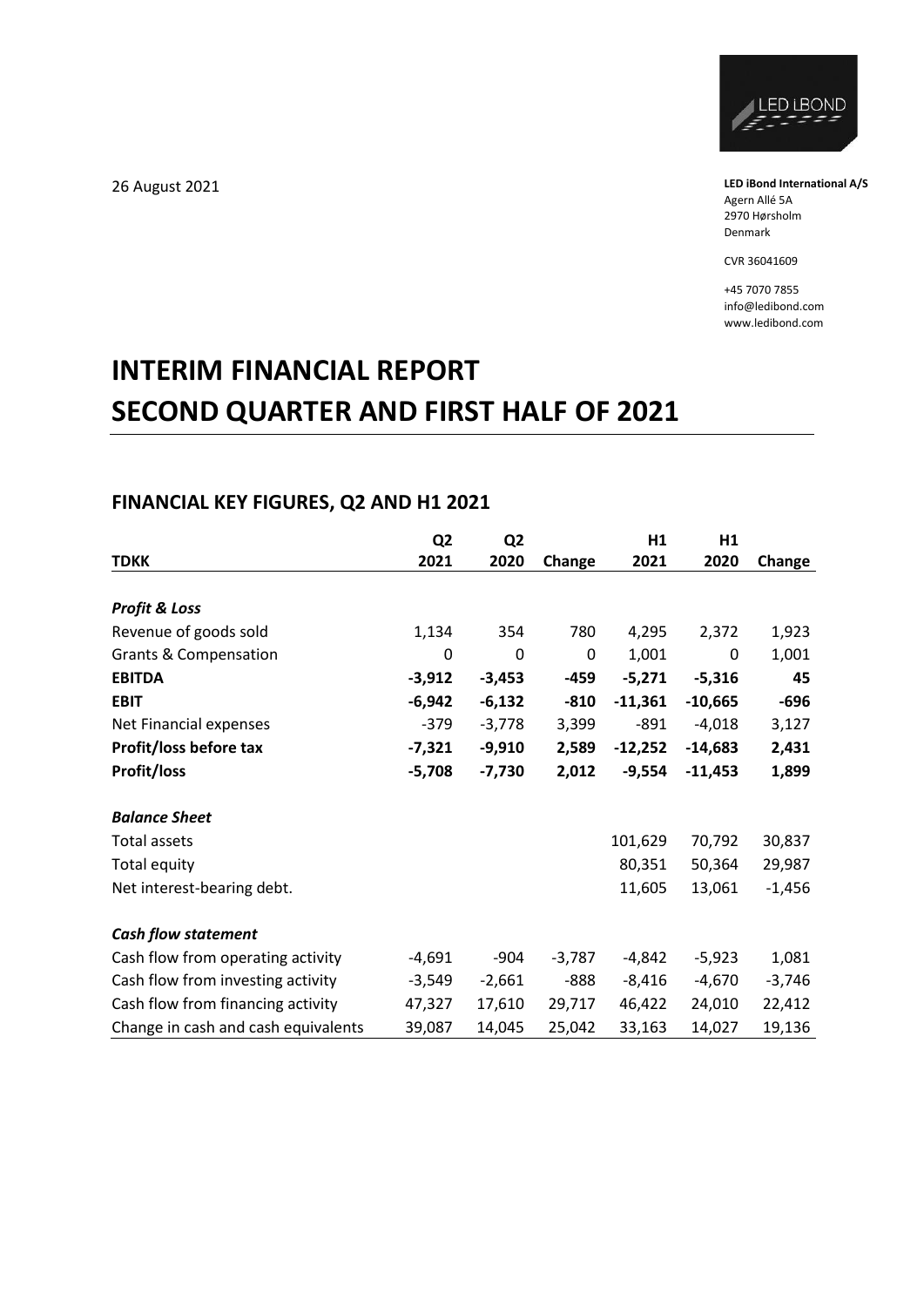

# **OPERATIONAL REVIEW, Q2 2021**

## **Satisfactory pipeline growth but effects of the pandemic are slowing down all markets**

LED iBond International's (LED iBond) sales pipeline is solid and grows at a steady pace. In particular, the company's vertical farming activities show momentum, attracting increasing interest from developers of both large and small indoor horticulture projects.

However, the widespread COVID-19 related slowdown still affects many global markets, delaying LED iBond's commercial development. For all business lines, smart buildings, UV-C disinfection and vertical farming alike, some sales processes are dragging out because potential customers are postponing their procurement processes on account of COVID-19 related business disruptions and general uncertainties.

Furthermore, some ongoing LED iBond projects with customers are delayed due to cross-border travel restrictions, intercontinental transportation bottlenecks, temporary reprioritisations and shortages of components such as steel and electronics parts. LED iBond foresees that these market challenges will persist for the remainder of 2021 and may extend into 2022.

## **Vertical farming**

The vertical farming market is showing continued strong growth. In 2021, LED iBond has received a substantial number of requests for proposals for lighting solutions for indoor horticulture projects. Currently, the combined value of pending offers for vertical farming equipment amounts to tens of millions of DKK.

The company has agreed to deliver a small-scale vertical farming test facility in Q3 to demonstrate the superiority of LED iBond's vertical farming solution.

LED iBond foresees continued solid performance in the vertical farming market and will continue to invest in product development and build production and sales capacity in this area.

## **Smart building market**

Lockdown restrictions, supply chain bottlenecks and general uncertainties are causing delays in many ongoing smart building projects with LED iBond participation in many smart building segments. For instance, an extensive elevator renovation project in Singapore has been paused since April 2020, awaiting the reopening of non-critical projects by the Singapore government.

However, several lighting renovation projects in the gas station segment have recently been resumed. The increased activity may be an early indication that the gas station segment has started recovering from the pandemic.

The EUDP development project for intelligent infrastructure solutions is progressing as planned.

## **UV-C disinfection market**

LED iBond's disinfection systems and manufacturing facilities for airport security checkpoints are now fully developed and approved for international sales by Intertek, Sweden. However, the general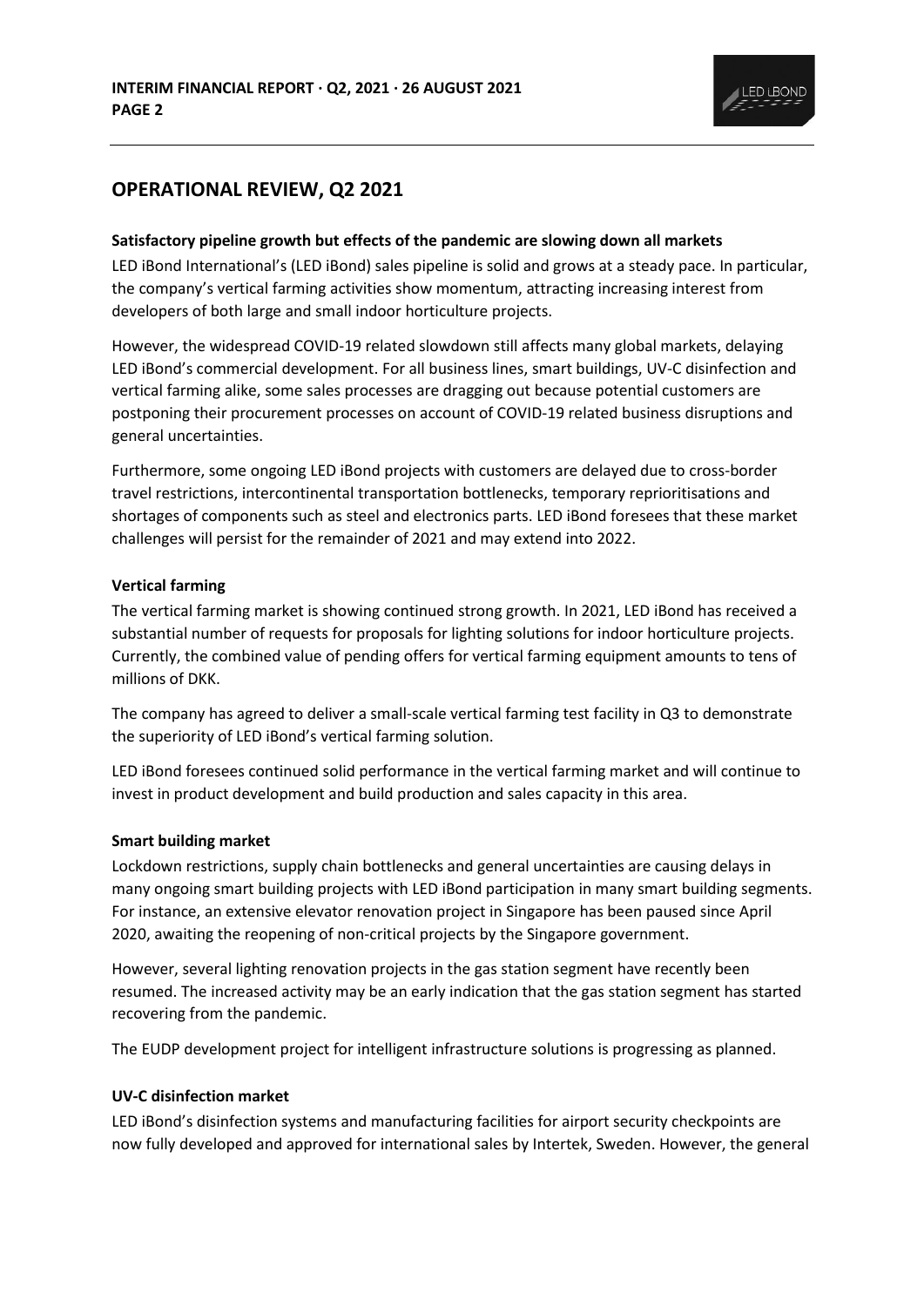

market slowdown is curbing airport investments. Consequently, the previously announced order for 50 disinfection systems has been postponed, and a new delivery date has not yet been agreed.

As LED iBond's UV-C disinfection technology can effectively supplement vaccines and other countermeasures for the COVID-19 pandemic, the company is reviewing the go-to-market plan and product portfolio for the UV-C disinfection business line.

# **FINANCIAL OUTLOOK REVISION**

The executive management and Board of Directors remain convinced of the market opportunities of LED iBond in the coming years, which exceed the current revenue guidance of DKK 100 million. However, in view of the current market situation, the company has revised its financial outlook as follows:

- Positive cash flow from operations in 2022 (a one-year delay relative to the previous outlook),
- Revenue of DKK 70 million in 2022 (a reduction of DKK 30 million relative to the previous outlook for 2022),
- Long-term EBITDA-margin above 30 % (unchanged)

The revised revenue outlook for 2022 assumes that the company successfully delivers 2-3 large customer projects in addition to the budgeted baseline sales activities for the year.

# **FINANCIAL REVIEW, Q2 2021**

## **Revenue**

In Q2, the company generated a revenue of TDKK 1,134, compared to TDKK 354 in Q2 of last year, an increase of TDKK 780 or 220.3 %. For the first half of 2021, revenue amounted to TDKK 4,295, compared to TDKK 2,372 in the previous H1, an increase of TDKK 1,923 or 81,1 %

## **Grants and Compensation.**

During Q2, LED iBond did not receive any grants. For the first half of the year as a whole, total grants amounted to TDKK 1,001

## **Expenses**

Total expenses amounted to TDKK 1,421 in Q2, compared to TDKK 1,474 in the year-earlier period, an expense reduction of TDKK 53 or 3.6 %. The decrease in expenses is mainly due to a reduction in administrative expenses. For H1, total expenses amounted to TDKK 2,795, compared to TDKK 2,666 in H1 of 2020, an increase of TDKK 129 or 4,8 %, which is mainly due to higher administrative expenses in Q1 of 2021.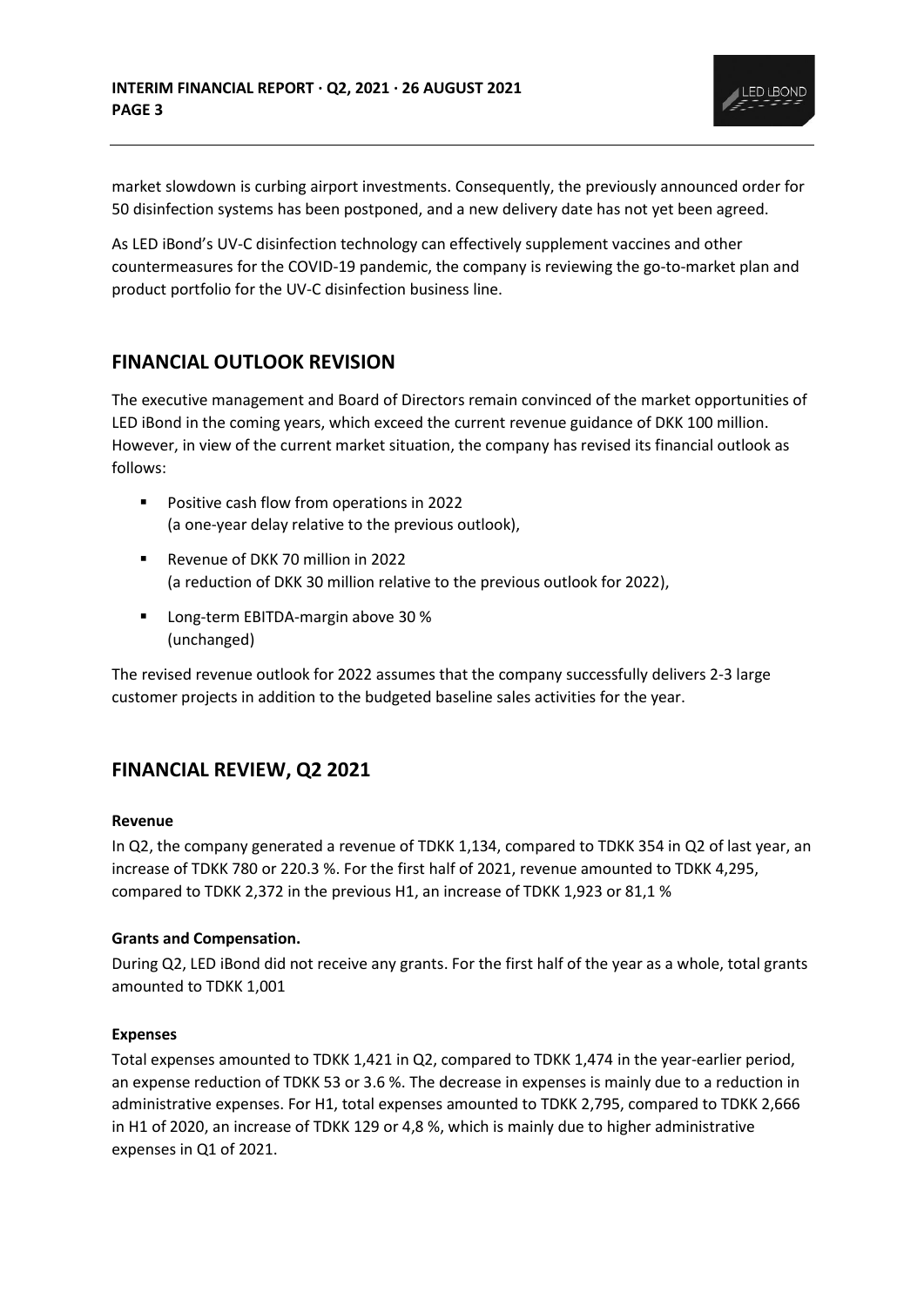

## **Profit & loss**

The Q2 operating loss, EBIT, came to TDKK 6,942 against TDKK 6,132 in the previous Q2, an increase of TDKK 810 or 13.2 %. This increase is mainly caused by an increase in staff cost of TDKK 786 and an increase in depreciation of TDKK 351. For H1, EBIT came to a loss of TDKK 11,361 against a loss of TDKK 10,665 in H1 of 2020, an increase of TDKK 696, mainly driven by higher staff cost.

Total financial expenses amounted to TDKK 379 in Q2 against TDKK 3,778 in the year-earlier Q2. This difference reflects the IPO expenses in 2020, which amounted to TDKK 3,459.

The result before tax for Q2 came in at a loss of TDKK 7,321 against TDKK 9,910 in Q2 of 2020, the difference again to be explained by the IPO-related expenses last year.

In H1, total financial expenses amounted to TDKK 891 against TDKK 4,018 in the year earlier H1, mainly due to the IPO expenses.

The H1 result before tax was a loss of TDKK 12,252 against a loss of TDKK 14,683 in H1 of the year before.

#### **Capital increase**

In Q2, the company completed a rights issue to raise additional capital for new commercial opportunities. 62 % oversubscribed, the capital increase was completed in April 2021.

#### **Cash flow and investments**

The total cash flow for Q2 was an inflow of TDKK 39,087, against an inflow of TDKK 14,045 in Q2 of 2020. The total cash flow for H1 of 2021 shows an inflow of TDKK 33,163 against a total inflow of TDKK 14,027 in the year-earlier H1.

In Q2, cash flows from operations amounted to an outflow of TDKK 4,691 against an outflow of TDKK 904 in Q2 of 2020. For H1, the total outflow amounted to TDKK 4,842 against an outflow of TDKK 5,923 in the same period of 2020.

Q2 cash flows from investments amounted to an outflow of TDKK 3,549 against TDKK 2,661 in Q2 of 2020. The increased outflow is mainly due to higher investments in IPR. For H1, cash flows from investments show an outflow of TDKK 8,416 against TDKK 4,060 in the same period of 2020, an increase of TDKK 4,356 due to a conversion of debt of TDKK 2,020 to equity in LED Aviation A/S and higher investments in IPR.

Cash flows from financing in Q2 show an inflow of TDKK 47,327 against an inflow of TDKK 17,610 in the year-earlier quarter, due to the company's capital raise in April of 2021. For H1, cash flows from financing show an inflow of TDKK 46,422 against TDKK 24,010 in the same period of 2020. The increased inflow is explained by the capital raise in April 2021.

#### **Equity and net cash**

At 30 June 2021, the company's equity amounted to TDKK 83,010 against TDKK 44,193 at 31 December 2020. This difference mainly relates to the proceeds from the capital raise in April 2021. On 30 June 2021, net cash amounted to TDKK 43,023, compared to TDKK 9,861 on 31 December 2020.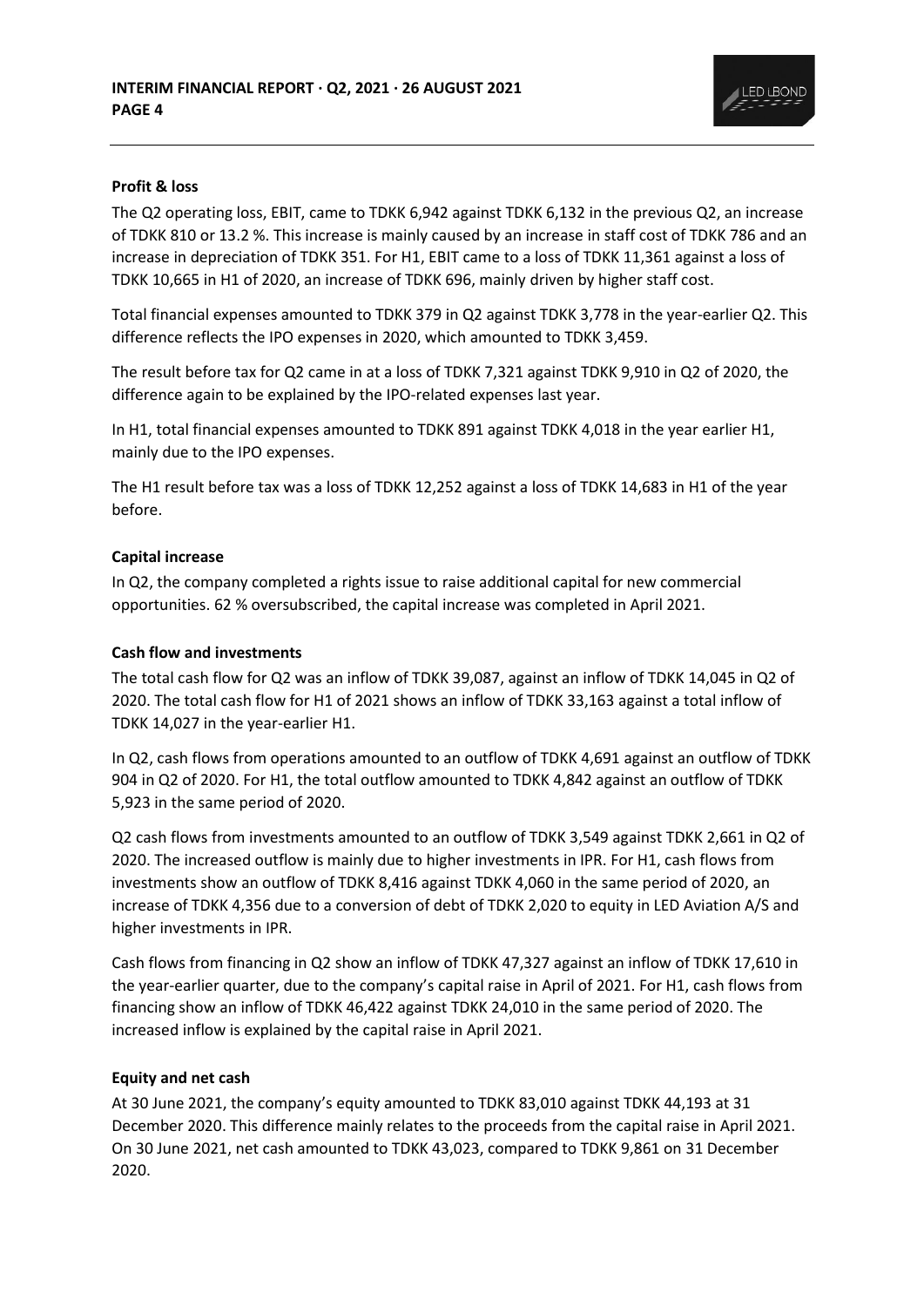

## **Number of Shares**

On 30 June 2021, the number of outstanding shares in LED iBond International A/S was 15,864,825 against 12,691,860 on 31 December 2020

#### **Financial calendar**

■ Interim report Q3 2021 30 November 2021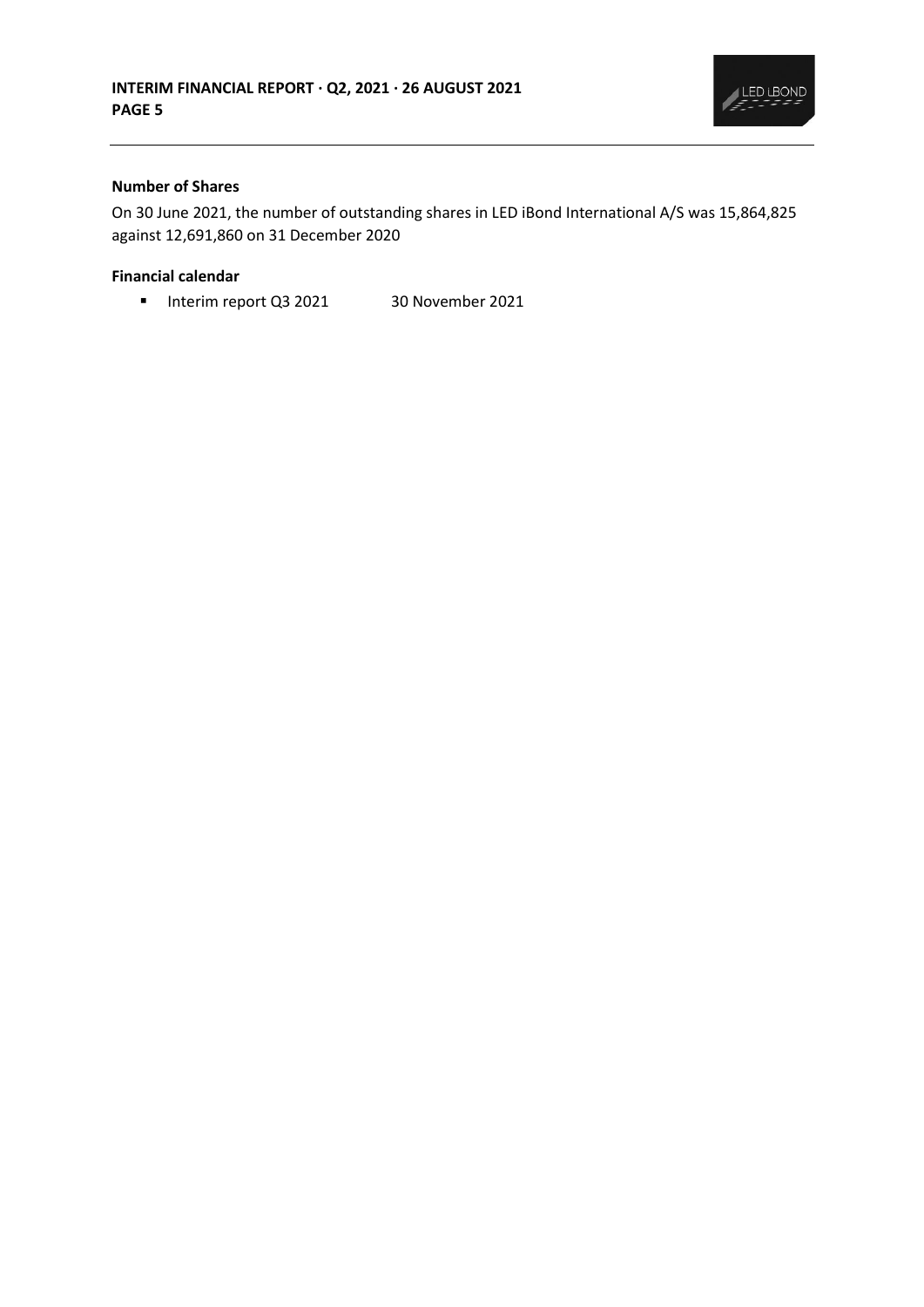# **INCOME STATEMENT**

|                                            |                | Q <sub>2</sub> | Q <sub>2</sub> | H1         | H1                 |
|--------------------------------------------|----------------|----------------|----------------|------------|--------------------|
| <b>TDKK</b>                                | <b>Note</b>    | 2021           | 2020           | 2021       | 2020               |
|                                            |                |                |                |            |                    |
| Net revenue                                |                | 1,134          | 354            | 4,295      | 2,372              |
| Grants and compensations                   |                | 0              | 0              | 1,001      | 0                  |
| Cost of sales                              |                | $-892$         | $-386$         | $-3,312$   | $-1,628$           |
| Other external expenses                    | $\overline{2}$ | $-1,421$       | $-1,474$       | $-2,795$   | $-2,666$           |
| <b>GROSS PROFIT/LOSS</b>                   |                | $-1,179$       | $-1,506$       | $-810$     | $-1,922$           |
| Staff costs                                |                | $-2,733$       | $-1,947$       | $-4,489$   | $-3,394$           |
| Depreciations, amortisation,<br>impairment |                | $-3030$        | $-2,679$       | $-6,062$   | $-5,349$           |
| <b>OPERATING PROFIT/LOSS</b>               |                | $-6,942$       | $-6,132$       | $-11,361$  | $-10,665$          |
| Other financial expenses                   |                | $-379$         | $-3,778$       | $-891$     | $-4,018$           |
| PROFIT/LOSS BEFORE TAX                     |                | $-7,321$       | $-9,910$       | $-12,252$  | $-14,683$          |
| Tax on profit/loss for the period          | 3              | 1,613          | 2,180          | 2,698      |                    |
| PROFIT/LOSS FOR THE PERIOD                 |                | $-5,708$       | $-7,730$       | $-9,554$   | 3,230<br>$-11,453$ |
|                                            |                |                |                |            |                    |
| PROPOSED DISTRIBUTION<br>OF PROFIT/LOSS    |                |                |                |            |                    |
| Retained profit                            |                | $-5,708$       | $-7,730$       | $-9,554$   | $-11,453$          |
| Result per share                           |                | $-0,38$        | $-0,86$        | $-0,69$    | $-1,40$            |
| Diluted result per share                   |                | $-0,38$        | $-0,86$        | $-0,69$    | $-1,40$            |
| Average amount of shares                   |                | 14,948,191     | 8,938,372      | 13,821,025 | 8,206,840          |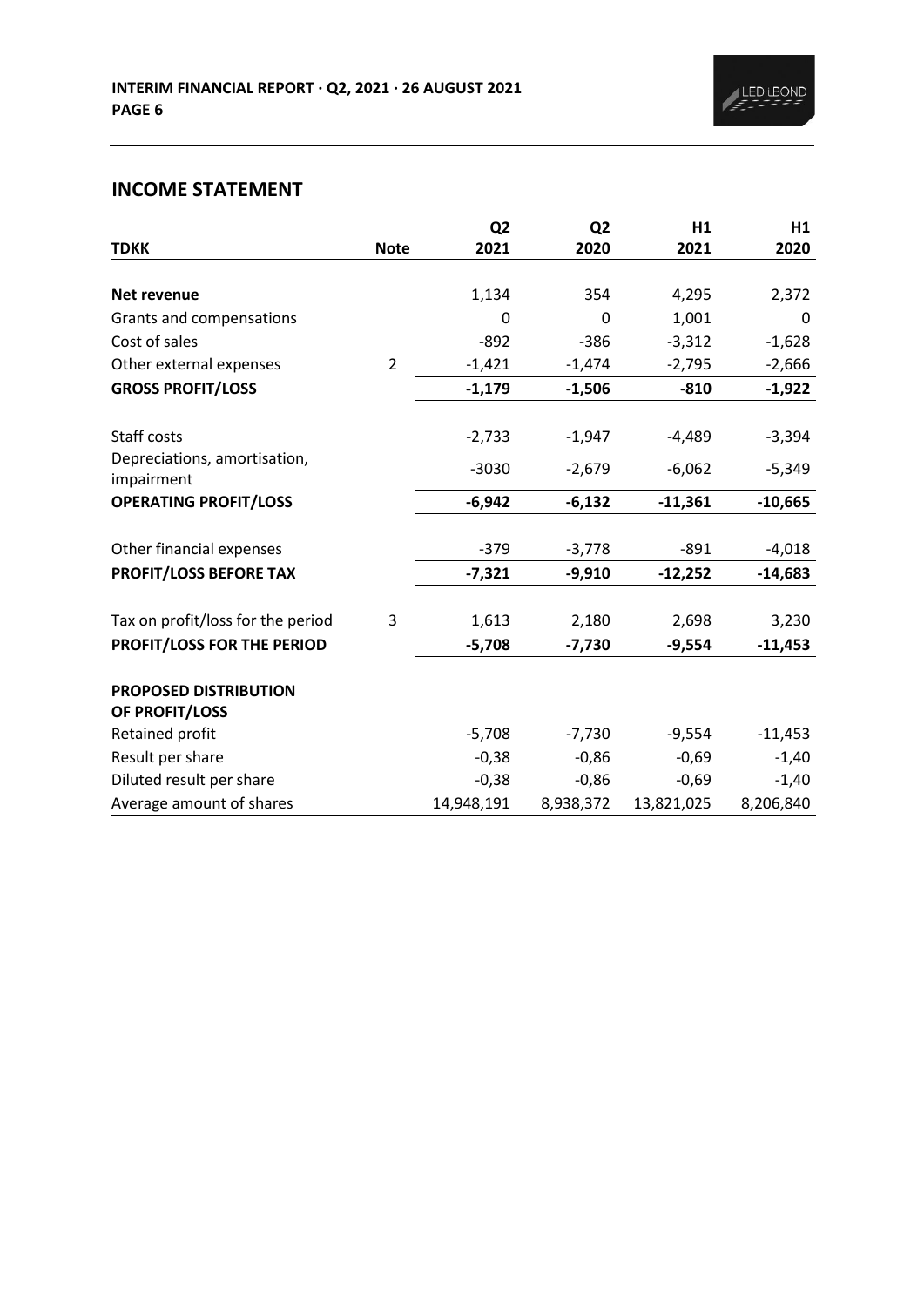# **COMPREHENSIVE INCOME**

| <b>TDKK</b>                          | Q <sub>2</sub><br>2021 | Q <sub>2</sub><br>2020 | H1<br>2021 | H1<br>2020 |
|--------------------------------------|------------------------|------------------------|------------|------------|
|                                      |                        |                        |            |            |
| Profit/loss for the period           | $-5,708$               | $-7,730$               | $-9,554$   | $-11,453$  |
| Other comprehensive income           | 0                      | 0                      | 0          | 0          |
| Comprehensive income in total        | $-5,708$               | $-7,730$               | $-9,554$   | $-11,453$  |
| Distribution of comprehensive income |                        |                        |            |            |
| Retained profit/loss                 | $-5,708$               | $-7,730$               | $-9,554$   | $-11,453$  |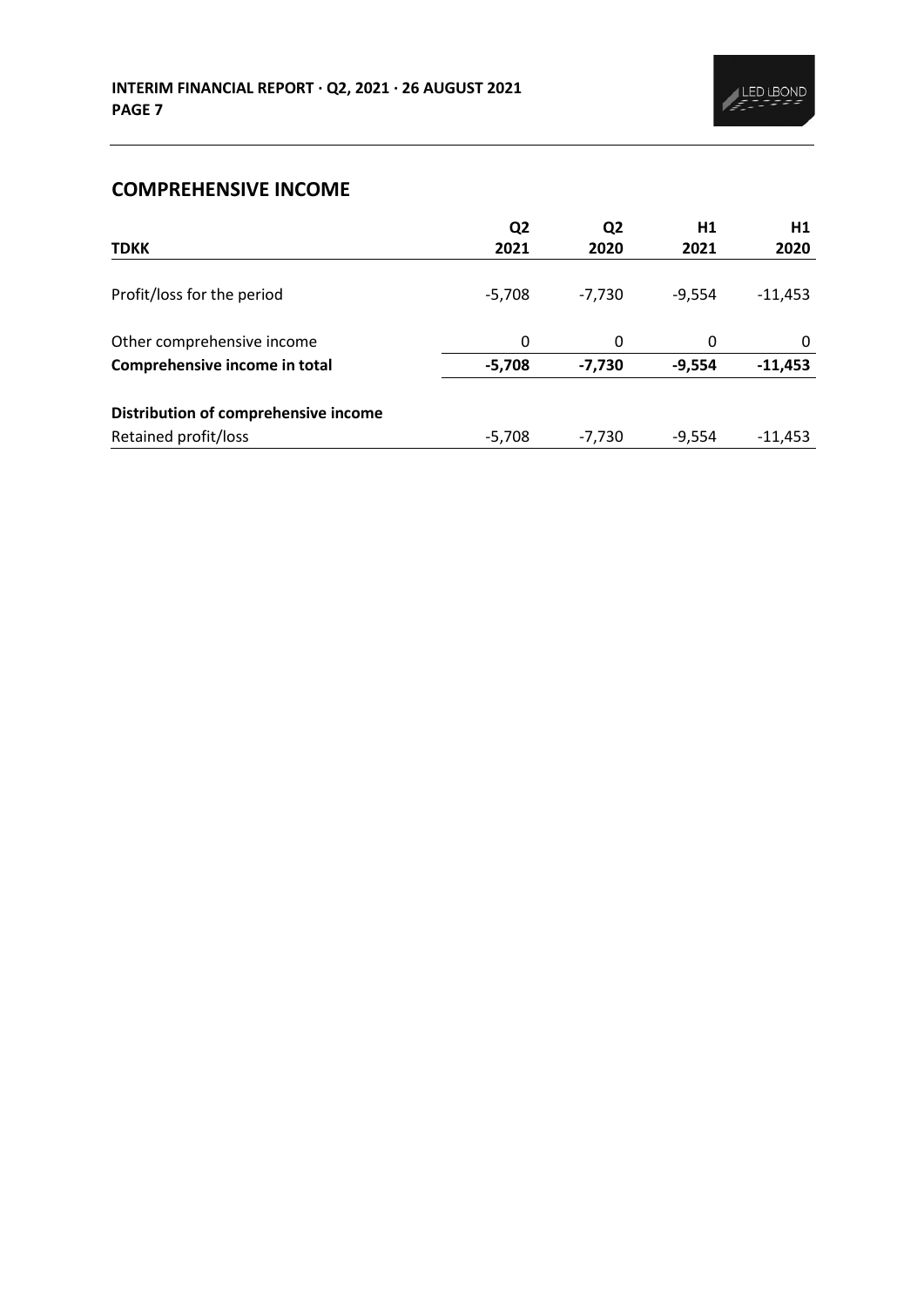# **BALANCE SHEET**

| <b>Assets</b>                        |             |              |              |
|--------------------------------------|-------------|--------------|--------------|
| <b>TDKK</b>                          | <b>Note</b> | 30 June 2021 | 31 Dec. 2020 |
|                                      |             |              |              |
| Completed development projects       |             | 28,175       | 26,614       |
| Software                             |             | 0            | 6            |
| Patents and other rights             |             | 3,583        | 3,696        |
| <b>Intangible fixed assets</b>       |             | 31,758       | 30,316       |
| Production plant and machinery       |             | 4,624        | 5,821        |
| Other plants, fixtures and furniture |             | 110          | 20           |
| <b>Tangible fixed assets</b>         |             | 4,734        | 5,841        |
| Equity in associated enterprises     |             | 3,162        | 890          |
| Deposits                             |             | 272          | 268          |
| <b>Financial fixed assets</b>        |             | 3,434        | 1,158        |
| <b>Total fixed assets</b>            |             | 39,926       | 37,315       |
| <b>Stocks</b>                        |             | 3,288        | 4,084        |
| Inventories in total                 |             | 3,288        | 4,084        |
| Accounts receivable                  |             | 2,114        | 1,993        |
| Deferred tax assets                  |             | 9,848        | 9,848        |
| Tax receivables                      |             | 4,720        | 2,061        |
| Other receivables                    |             | 340          | 548          |
| Accrued expenses                     |             | 1,029        | 655          |
| <b>Current assets</b>                |             | 18,051       | 15,105       |
| Cash                                 |             | 43,023       | 9,861        |
| <b>Total current assets</b>          |             | 64,362       | 29,051       |
| <b>Total assets</b>                  |             | 104,288      | 66,365       |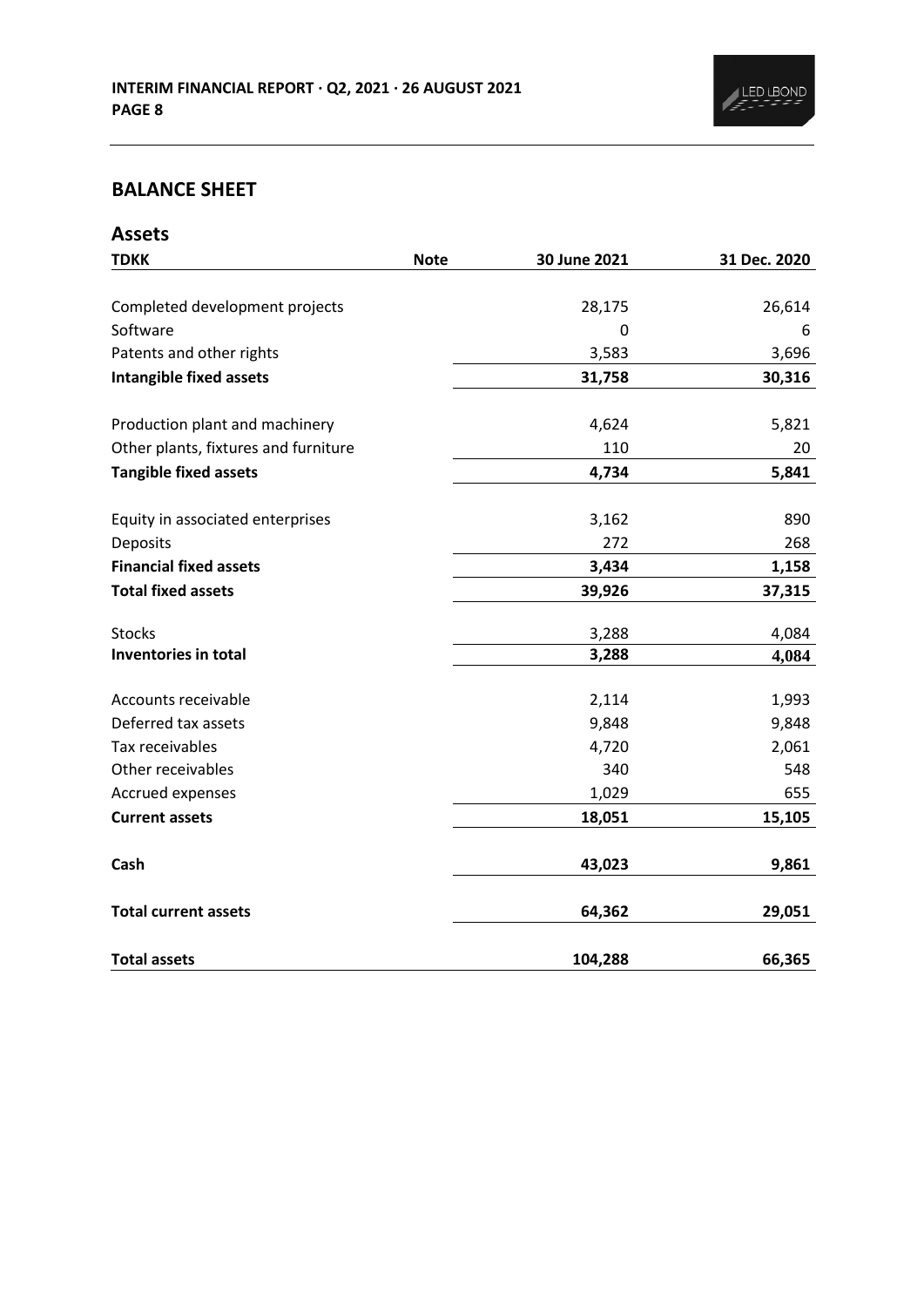

# **BALANCE SHEET**

| <b>Liabilities</b>                       |             |              |              |
|------------------------------------------|-------------|--------------|--------------|
| <b>TDKK</b>                              | <b>Note</b> | 30 June 2021 | 31 Dec. 2020 |
|                                          |             |              |              |
| Share capital                            |             | 794          | 635          |
| Share premium account                    | 4           | 48,223       | 0            |
| Reserve for development expenditures     |             | 20,759       | 20,759       |
| Results brought forward                  |             | 13,234       | 22,799       |
| <b>Equity in total</b>                   |             | 83,010       | 44,193       |
|                                          |             |              |              |
| Loan                                     |             | 6,009        | 7,427        |
| Other debt                               |             | 864          | 2,485        |
| Long-term liabilities                    |             | 6,873        | 9,912        |
| Short-term part of long-term liabilities |             | 5,597        | 4,518        |
| <b>Bank debt</b>                         |             | 0            | 2            |
| Accounts payable                         |             | 3,250        | 3,696        |
| Other debt                               |             | 5,558        | 4,044        |
| <b>Short-term liabilities</b>            |             | 14,405       | 12,261       |
| <b>Total liabilities</b>                 |             | 21,278       | 22,172       |
| <b>Total liabilities and equity</b>      |             | 104,288      | 66,365       |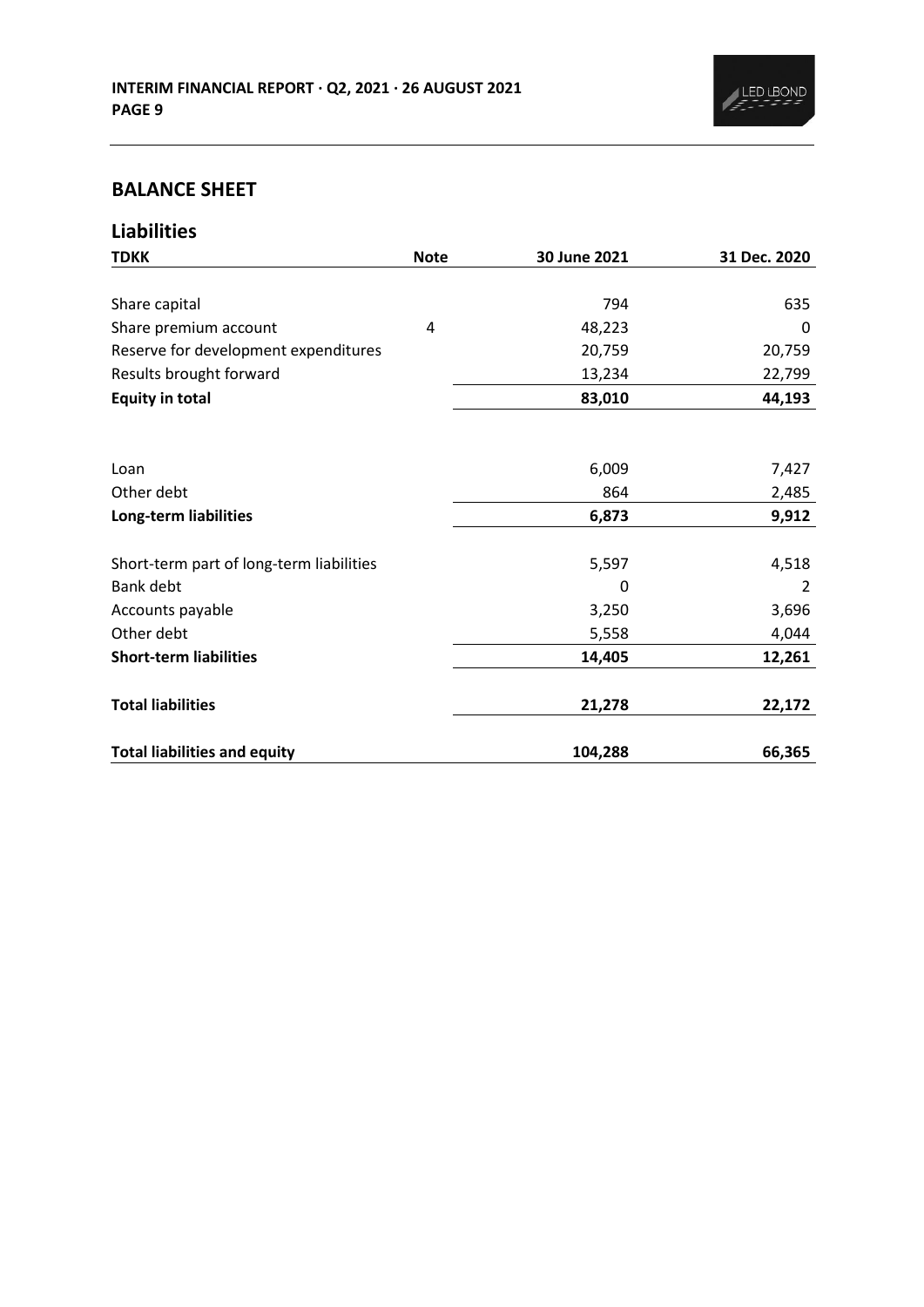

# **EQUITY**

|                                                |              |              | <b>Reserve</b> |               |              |
|------------------------------------------------|--------------|--------------|----------------|---------------|--------------|
|                                                |              |              | for devel-     |               |              |
|                                                |              | <b>Share</b> | opment         | <b>Result</b> |              |
|                                                | <b>Share</b> | premium      | expen-         | brought       |              |
| <b>TDKK</b>                                    | capital      | account      | diture         | forward       | <b>Total</b> |
| Equity, 1 Jan. 2020                            | 333          | 0            | 17,294         | 15,029        | 32,656       |
| Capital increase                               | 302          |              | 0              | $-67$         | 29,160       |
| Transferred from share premium                 |              | 28,925       |                |               |              |
| account                                        | 0            | $-28,925$    | $\pmb{0}$      | 28,925        | 0            |
|                                                |              |              |                |               |              |
| Profit or loss for the year brought<br>forward |              |              |                |               |              |
|                                                | 0            | 0            | 0              | $-17,623$     | $-17,623$    |
| Transferred to reserve for development         |              |              |                |               |              |
| expenditures                                   | 0            | 0            | 0              | 0             | 0            |
| Other comprehensive income                     | 0            | 0            | 3,465          | $-3,465$      | 0            |
| <b>Equity, 31 Dec. 2020</b>                    | 635          | 0            | 20,759         | 22,799        | 44,193       |
|                                                |              |              |                |               |              |
| Equity, 1 Jan. 2021                            | 635          | 0            | 20,759         | 22,799        | 44,193       |
| Capital increase                               | 159          | 56,955       | 0              | 0             | 57,113       |
| Costs related to the listing on Nasdaq         |              |              |                |               |              |
| First North                                    | 0            | $-8,732$     | 0              | 0             | $-8,732$     |
| Transferred from share premium                 |              |              |                |               |              |
| account                                        | 0            | $-48,223$    | 0              | 48,223        | $\mathbf{0}$ |
| Profit or loss for the year brought            |              |              |                |               |              |
| forward                                        | 0            | 0            | 0              | $-9,564$      | $-9,564$     |
| Transferred to reserve for development         |              |              |                |               |              |
| expenditures                                   | 0            | 0            | 327            | $-327$        | 0            |
| <b>Equity, 30 June 2021</b>                    | 794          | 0            | 21,086         | 61,131        | 83,010       |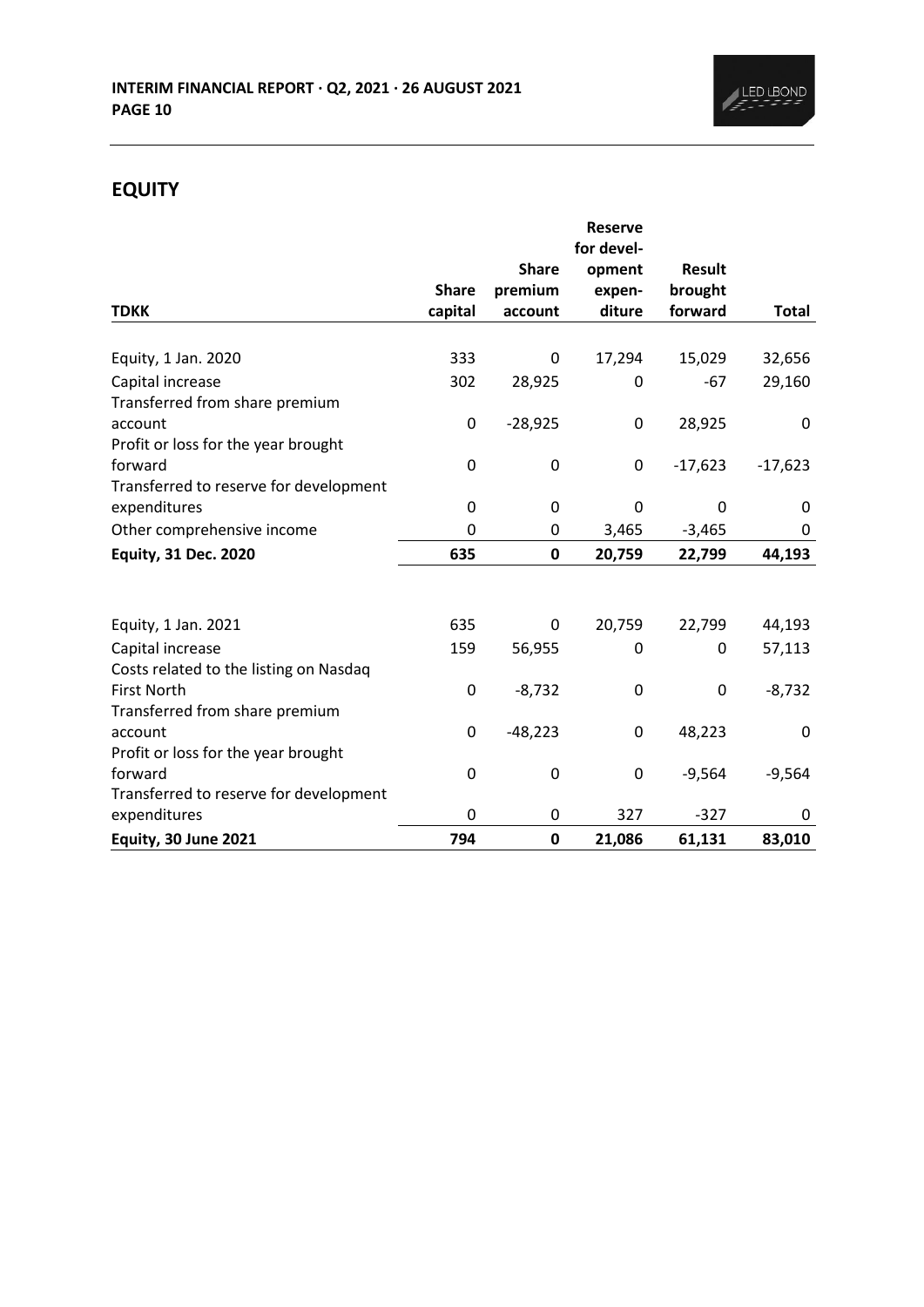# **CASH FLOW STATEMENT**

|                                       | Q <sub>2</sub> | Q <sub>2</sub> | H1       | H1        |
|---------------------------------------|----------------|----------------|----------|-----------|
| <b>TDKK</b>                           | 2021           | 2020           | 2021     | 2020      |
|                                       |                |                |          |           |
| <b>EBITDA</b>                         | $-3,912$       | $-2,842$       | $-5,271$ | $-5,316$  |
| Financial cost                        | $-379$         | $-3,778$       | $-891$   | $-4,016$  |
| <b>Cash flow from P&amp;L</b>         | $-4291$        | $-6,620$       | $-6,162$ | $-9,332$  |
|                                       |                |                |          |           |
| Changes in receivables                | $-166$         | 597            | $-196$   | 763       |
| Changes in stocks                     | $-286$         | $-118$         | 796      | $-231$    |
| Changes in other receivables          | 15             | 7              | 11       | 7         |
| Changes in accrued expenses           | $-342$         | 1,576          | $-374$   | $-168$    |
| Changes in payables                   | 379            | 1,312          | 1,083    | 696       |
| <b>Changes in working capital</b>     | $-400$         | 3,374          | 1,320    | 1,067     |
|                                       |                |                |          |           |
| Tax receivable disbursed              | $\pmb{0}$      | 2,342          | 0        | 2,342     |
| <b>Cash flow from operations</b>      | $-4,691$       | $-904$         | $-4,842$ | $-5,923$  |
|                                       |                |                |          |           |
| Investment in IPR                     | $-3,513$       | $-2,039$       | $-6,291$ | $-3,423$  |
| Investments in fixtures and furniture | $-36$          | -9             | $-102$   | -9        |
| Investments in equipment              | 0              | 0              | $-3$     | -3        |
| <b>Equity investments</b>             | 0              | $-613$         | $-2,020$ | $-625$    |
| <b>Cash flow from investments</b>     | $-3,549$       | $-2,661$       | $-8,416$ | $-4,060$  |
|                                       |                |                |          |           |
| Cash capital increase                 | 159            | 235            | 159      | 235       |
| Changes in share premium account      | 48,223         | 28,925         | 48,223   | 28,925    |
| Loan proceeds                         | 0              | 0              | 0        | 6,400     |
| Loan repayments                       | $-1,055$       | $-11,550$      | $-1,960$ | $-11,550$ |
| <b>Cash flow from financing</b>       | 47,327         | 17,610         | 46,422   | 24,010    |
| Change in cash                        | 39,087         | 14,045         | 33,163   | 14,027    |
| Cash beginning of period              | 3,938          | 6,338          | 9,858    | 6,356     |
| Cash end of period                    | 43,022         | 20,383         | 43,022   | 20,383    |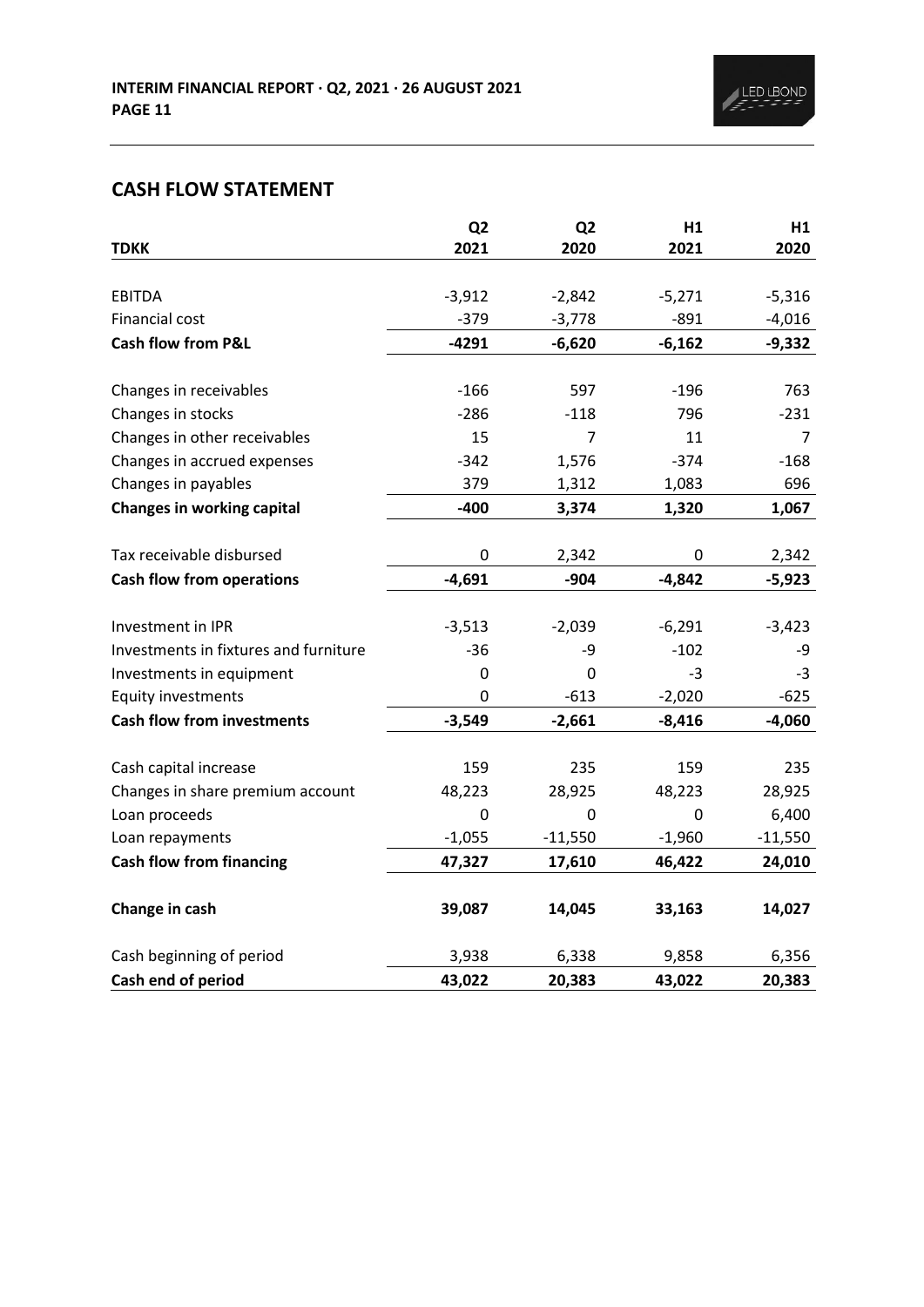

## **NOTES**

## **1. Accounting policy**

The Interim Financial Statement for LED iBond International A/S is presented as a condensed financial statement in accordance with IAS 34, "Presentation of Interim Financial Statements", approved by the EU and additional disclosure requirements for companies admitted for trading on Nasdaq First North Growth Market Denmark.

The used accounting policy is unchanged compared to the accounting policy used in the Annual Financial Report for 2020, However, the Interim Financial Statement must meet the disclosure requirements for companies listed on Nasdaq First North. Please refer to the Annual Report for 2020 for a more detailed description of the Accounting Policies used.

The Interim Financial Statement for LED iBond International A/S has neither been audited nor reviewed.

|                         | Q <sub>2</sub> | Q <sub>2</sub> | H1    | H1    |
|-------------------------|----------------|----------------|-------|-------|
| <b>TDKK</b>             | 2021           | 2020           | 2021  | 2020  |
|                         |                |                |       |       |
| Premises                | 274            | 297            | 519   | 571   |
| Development & patents   | 0              | 192            | 51    | 292   |
| Travel                  | 21             | 5              | 71    | 145   |
| Sales & Marketing       | 235            | 332            | 417   | 563   |
| Administration          | 891            | 647            | 1,737 | 1,095 |
| Other expenses in total | 1.421          | 1.474          | 2.795 | 2,666 |

#### **2. Total expenses**

#### **3. Tax**

The tax income recognised in the income statement for the first quarter of 2021, is calculated based on the result before tax, and an estimated effective tax rate for the year 2021 on 22%.

The company's expected tax loss for the first quarter of 2021, is not expected to be used in full, in the joint taxation in which the company is included. Only an asset corresponding to the share that is expected to be used in joint taxation is recognised.

#### **4. Related parties**

The following parties have controlling influence on LED iBond International A/S

| Name                            | Based          | Basis for influence | Ownership |
|---------------------------------|----------------|---------------------|-----------|
| <b>NLR Invest ApS</b>           | Kongens Lyngby | Parent company      | 21.28%    |
| Laromini ApS                    | Kongens Lyngby | Parent company      | 17.39%    |
| Green Technology Investment ApS | Kongens Lyngby | Parent company      | 12.50%    |